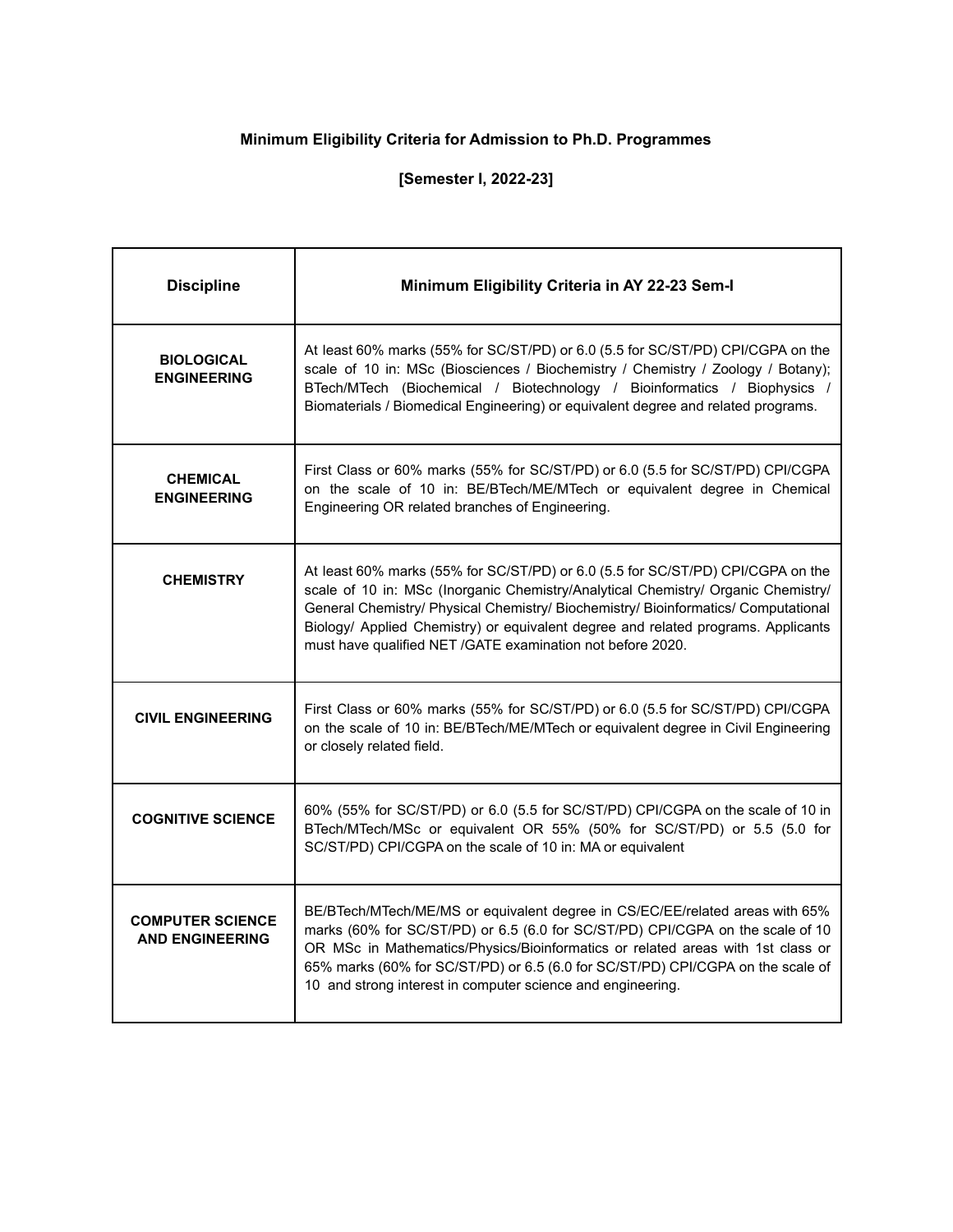| <b>HUMANITIES AND</b><br><b>SOCIAL SCIENCES</b> | 55% (50% for SC/ST) or 5.5 (5.0 for SC/ST/PD) CPI/CGPA on the scale of 10 in: MA<br>or equivalent. OR 60% (55% for SC/ST/PD) or 6.0 (5.5 for SC/ST) CPI/CGPA on the<br>scale of 10 in BTech/MTech/MSc or equivalent.                                                                                                                                                                                                                                                                                                                                                                                                                                                                                                                                                                                                                                                                                                                                                                                                                                                                                                                                                                                         |
|-------------------------------------------------|--------------------------------------------------------------------------------------------------------------------------------------------------------------------------------------------------------------------------------------------------------------------------------------------------------------------------------------------------------------------------------------------------------------------------------------------------------------------------------------------------------------------------------------------------------------------------------------------------------------------------------------------------------------------------------------------------------------------------------------------------------------------------------------------------------------------------------------------------------------------------------------------------------------------------------------------------------------------------------------------------------------------------------------------------------------------------------------------------------------------------------------------------------------------------------------------------------------|
| <b>EARTH SCIENCES</b>                           | MSc (Geology, Geophysics, Remote Sensing, Geography, natural sciences or<br>related subjects) with 60% marks (55% for SC/ST/PD) or a CPI/CGPA of 6.0 (5.5 for<br>SC/ST/PD) out of 10. Must be CSIR-NET, INSPIRE fellowship or GATE qualified OR<br>M.Tech./M.Phil. (Geology, Earth Sciences, Geophysics, Environmental Sciences,<br>Remote Sensing/GIS/Geomatics, Hydrology, Civil Engineering or related subjects)<br>with 60% marks (55% for SC/ST/PD) / CPI/CGPA of 6.0 (5.5 for SC/ST/PD) out of<br>10.                                                                                                                                                                                                                                                                                                                                                                                                                                                                                                                                                                                                                                                                                                  |
| <b>ELECTRICAL</b><br><b>ENGINEERING</b>         | First Class or 65% marks (60% for SC/ST/PD) or 6.5(6.0 for SC/ST/PD) CPI/CGPA<br>on the scale of 10 in: BE/BTech/ME/MTech or Equivalent degree in the broad area of<br>Electrical and/or Electronics engineering, OR BE/BTech/ME/MTech or Equivalent<br>degree in other branches of Engineering may be considered in areas consistent with<br>the research areas of the discipline, OR MSc in disciplines consistent with the<br>research areas of the discipline.                                                                                                                                                                                                                                                                                                                                                                                                                                                                                                                                                                                                                                                                                                                                           |
| <b>MECHANICAL</b><br><b>ENGINEERING</b>         | First Class or 60% marks (55% for SC/ST/PD) or 6.0 (5.5 for SC/ST/PD) CPI/CGPA<br>on the scale of 10 in:<br>BE/BTech/ME/MTech/MS or equivalent degree in Mechanical Engineering<br><b>OR</b><br>BE/BTech/ME/MTech/MS degree or equivalent in Chemical Engineering/Electrical<br>and/or Electronics Engineering/ Production Engineering/Industrial Engineering<br>and/or Design/ Aerospace and/or Aeronautical Engineering/ Civil and/or Structural<br>Instrumentation and Control/ Metallurgical and/or<br>Engineering/<br>Materials<br>Engineering/ Engineering Physics/Applied Mechanics/ Ocean Engineering and/or<br>Naval Architecture/ Engineering Design/ Biotechnology and/or Bio Engineering/<br>Energy Science and Engineering/ Nuclear Engineering/ Polymer Science and/or<br>Engineering/ Textile Engineering/<br><b>OR</b><br>MSc or equivalent degree in Physics/Mathematics with valid NET/GATE.<br><b>OR</b><br>BE/BTech/ME/MTech/MS/MSc<br>other<br>Degree<br>in<br>branches<br>of<br>Engineering/Technology/Sciences with an outstanding academic record may also be<br>considered for research areas consistent with their academic background and<br>special interests of the discipline. |